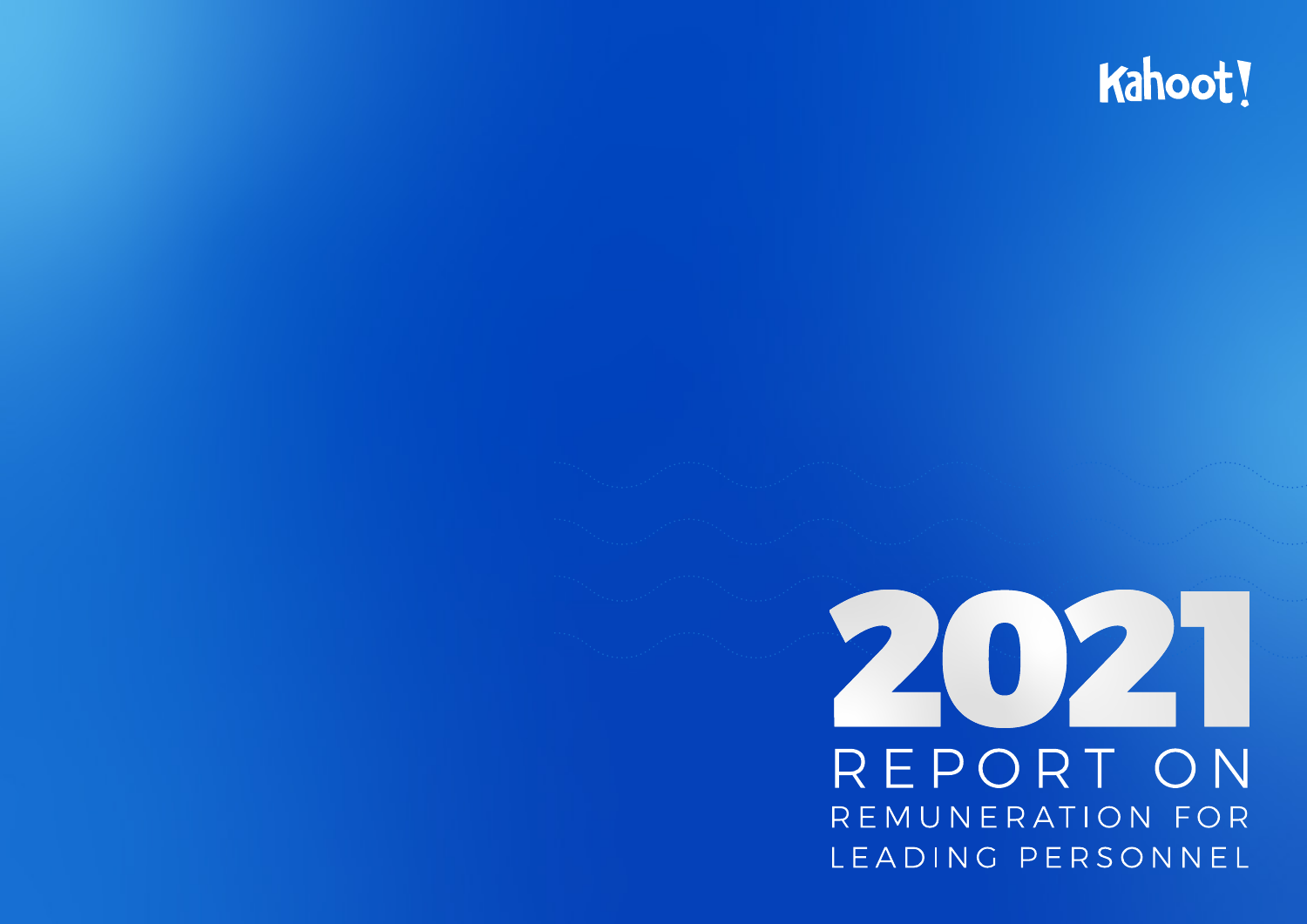# REPORT ON SALARY AND OTHER REMUNERATION FOR LEADING PERSONNEL IN KAHOOT! ASA FOR THE FINANCIAL YEAR 2021

# 1. INTRODUCTION

#### **1.1 Background**

This report on salary and other remuneration to executive management, its members of the Board of Directors and nomination committee (the "**Nomination Committee**") in Kahoot! ASA (the "**Company**" or together with its subsidiaries, the "**Group**") is based on the guidelines for salary and other remuneration to executive management in the Group approved by the Company's general meeting on 8 June 2021 (the "**AGM 2021**") (the "**Guidelines**").

The report is based on the requirements set out in the Norwegian Public Limited Liability Companies Act (the "**Companies Act**"), cf. Section 6-16 b, supplemented by Regulation on guidelines and report on remuneration for executive management dated 11 December 2020 (the "**Regulation**"). The report is prepared in accordance with the European Commission's template for reports on remuneration (the "**Template**").1

#### **1.2 General overview of the financial year 2021**

2021 was a year with accelerated adoption of digital tools continued both in the educational sector and within employee engagement and learning. As the growth continues across all our business areas, there has been significant activity in the capital markets, with some degree of consolidation. However, the competitive market remains fragmented across our main customer categories.

In the educational sector, the growth in adoption has shown educators and learners how much value technology can bring to increase learning outcomes and engagement. These structural changes have provided significant future opportunities to deploy software at larger scale across institutions. Kahoot!, with our leading toolbox of learning and engagement apps, is positioned to reap the benefits as school and district buyers look to deploy best-in-class technology – with Clever simplifying the distribution and deployment in a fragmented market.

Corporations globally are struggling with retaining and attracting talent, combined with challenges introduced by the remote or hybrid way of working. This puts a stronger emphasis on the importance of building company culture, increasing employee's engagement levels and upskilling the current workforce. We expect to see the demand for Kahoot!'s at work products continue to grow as a result of these underlying megatrends.

The Kahoot! Group achieved several strategic and financial milestones during 2021, including record-level activity and continued strong organic growth on the core Kahoot! platform. The Kahoot! Group delivered significant group-wide growth across all business areas with invoiced revenue (billings) up 137% YoY.

- ▶ Organic user growth on the Kahoot! platform (over the past 12 months) continued with 30.9 million active accounts, up 25% YoY and 310 million hosted sessions, up 24% YoY with a total of approx. 2.0 billion participants (non-unique) globally, up 32% YoY.
- Kahoot! reached more than 1.1 million paid subscriptions across all services, up 64% YoY, representing an organic increase of 95,000 from the third quarter. At the end of the fourth quarter, Kahoot! at Work reached 490,000 paid subscriptions, Kahoot! at School reached 365,000 paid subscriptions and Kahoot! at Home & Study reached 255,000 paid subscriptions.

<sup>1</sup> https://ec.europa.eu/info/sites/info/files/rrg\_draft\_21012019.pdf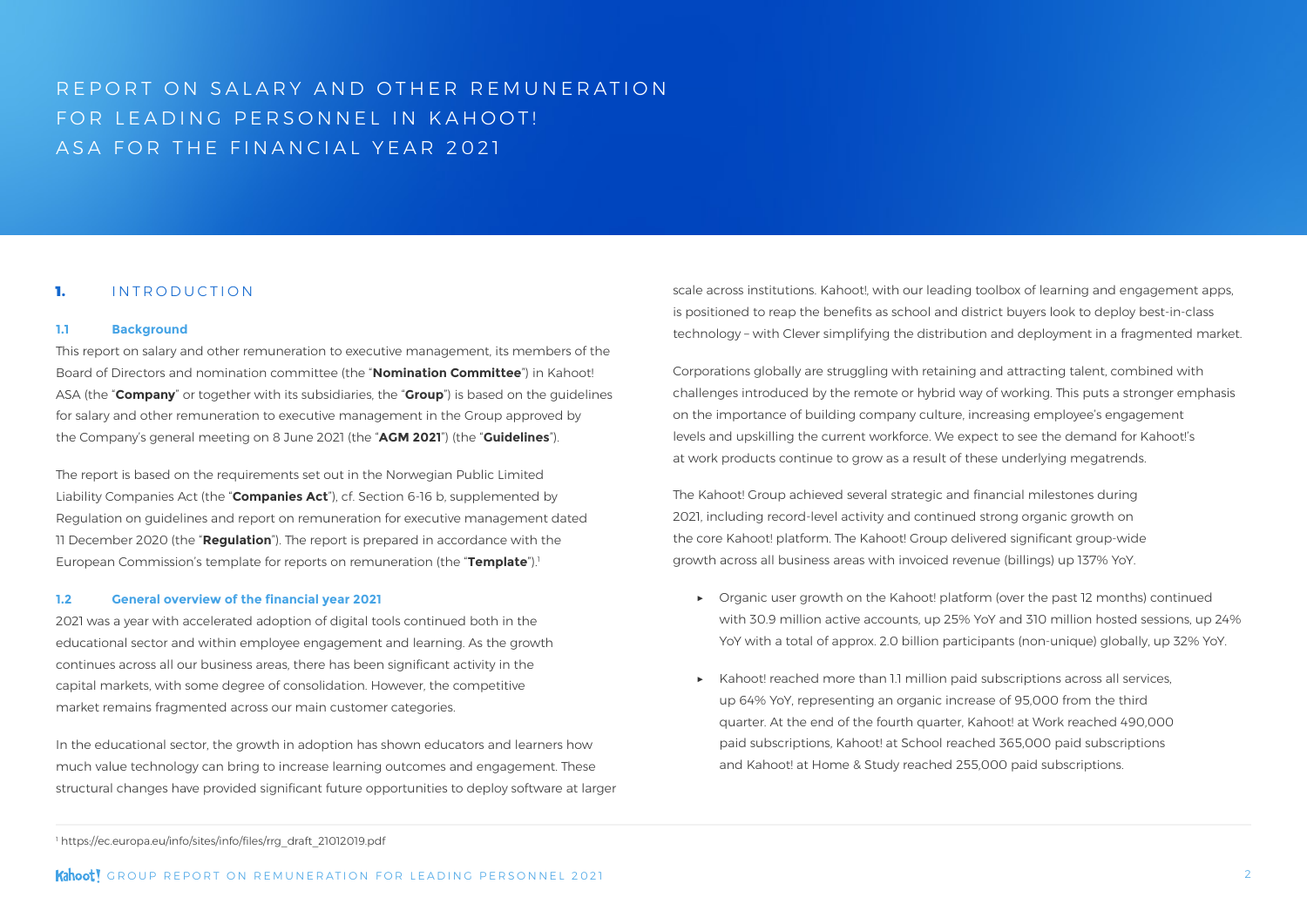▶ The acquisition of Clever was a significant milestone for the Kahoot! Group. Together, Kahoot! and Clever will provide improved digital learning solutions and offerings for educators, students, parents, schools and districts globally, helping learners unleash their full learning potential. By joining forces with Clever, we are continuing to add value to Kahoot!'s already strong presence in the U.S. education sector and similarly will provide the opportunity to extend Clever's platform across Kahoot!'s existing global reach in the years to come.

### 2. REMUNERATION TO EXECUTIVE MANAGEMENT IN 2021

#### **2.1 Total Remuneration to executive management**

Remuneration paid to executive management for 2021 was fixed salary, no variable remuneration was paid or earned in 2021. During 2021 there were no changes in the fixed annual remuneration to the current executive management team.

Table 1 below contains the total remuneration split by component, by the Company's executive management for the financial year 2021.

#### Table 1 - 2021 remuneration executive management<sup>1</sup>

| USD in thousands                                    | Fixed remuneration |        | Variable<br>remune- | Pension                  | Total paid<br>remune- | Proportion of<br>fixed and | Calculated share<br>based payment | Total remuneration<br>including calculated |                     |
|-----------------------------------------------------|--------------------|--------|---------------------|--------------------------|-----------------------|----------------------------|-----------------------------------|--------------------------------------------|---------------------|
| Name and position                                   | Base salary        | Fees   | Fringe benefits     | ration                   | expense               | ration                     | variable<br>remuneration          | expenses                                   | share based payment |
| Eilert Hanoa (CEO)                                  | \$289.7            | $\sim$ | \$0.9               | $\overline{\phantom{a}}$ | \$2.9                 | \$293.5                    | N/A                               | \$285.0                                    | \$578.5             |
| Ken Østreng (CFO)                                   | \$234.5            | $\sim$ | \$1.4               | $\overline{\phantom{a}}$ | \$2.9                 | \$238.8                    | N/A                               | \$182.5                                    | \$421.3             |
| Lars Erik Grønntun (CMO-COO)                        | \$283.4            | $\sim$ | \$1.3               | $\sim$                   | \$2.8                 | \$287.6                    | N/A                               | \$365.6                                    | \$653.2             |
| Åsmund Furuseth (CPO)                               | \$177.3            | $\sim$ | \$1.4               | $\overline{\phantom{0}}$ | \$3.0                 | \$181.7                    | N/A                               | \$140.2                                    | \$321.9             |
| Mads Rebsdorf (CRO) <sup>2</sup>                    | \$286.5            | $\sim$ | \$26.6              | $\overline{\phantom{0}}$ | \$25.8                | \$338.8                    | N/A                               | \$404.5                                    | \$743.4             |
| Jostein Håvaldsrud (Group CTO from June 1)          | \$141.7            | $\sim$ | \$74.0              | $\overline{\phantom{0}}$ | \$2.4                 | \$218.1                    | N/A                               | \$391.7                                    | \$609.8             |
| Morten Versvik (CTO, exec. management until May 31) | \$191.7            | $\sim$ | \$1.4               | $\overline{\phantom{0}}$ | \$2.9                 | \$196.0                    | N/A                               | \$140.2                                    | \$336.1             |

1 Except for Jostein Håvaldsrud which receives remuneration in EUR presented here with a conversion rate EUR/USD 0.8447 and Mads Rebsdorf who receives

remuneration in DKK presented here with a conversion rate DKK/USD 6.2828, all remuneration is paid in NOK and converted using a yearly average USD/

NOK rate of 8.5859. Figures for Jostein Håvaldsrud include his compensation for the period between 1 June 2021 and 31 December 2021.

2 Mads Rebsdorf is employed by Kahoot! Denmark Aps (a wholly owned company of Kahoot! ASA).

<sup>3</sup> Share based payment expenses are not paid remuneration, but calculated cost for the company deriving from share options granted under the Company's share option program.

No executive received remuneration from other companies in the Group.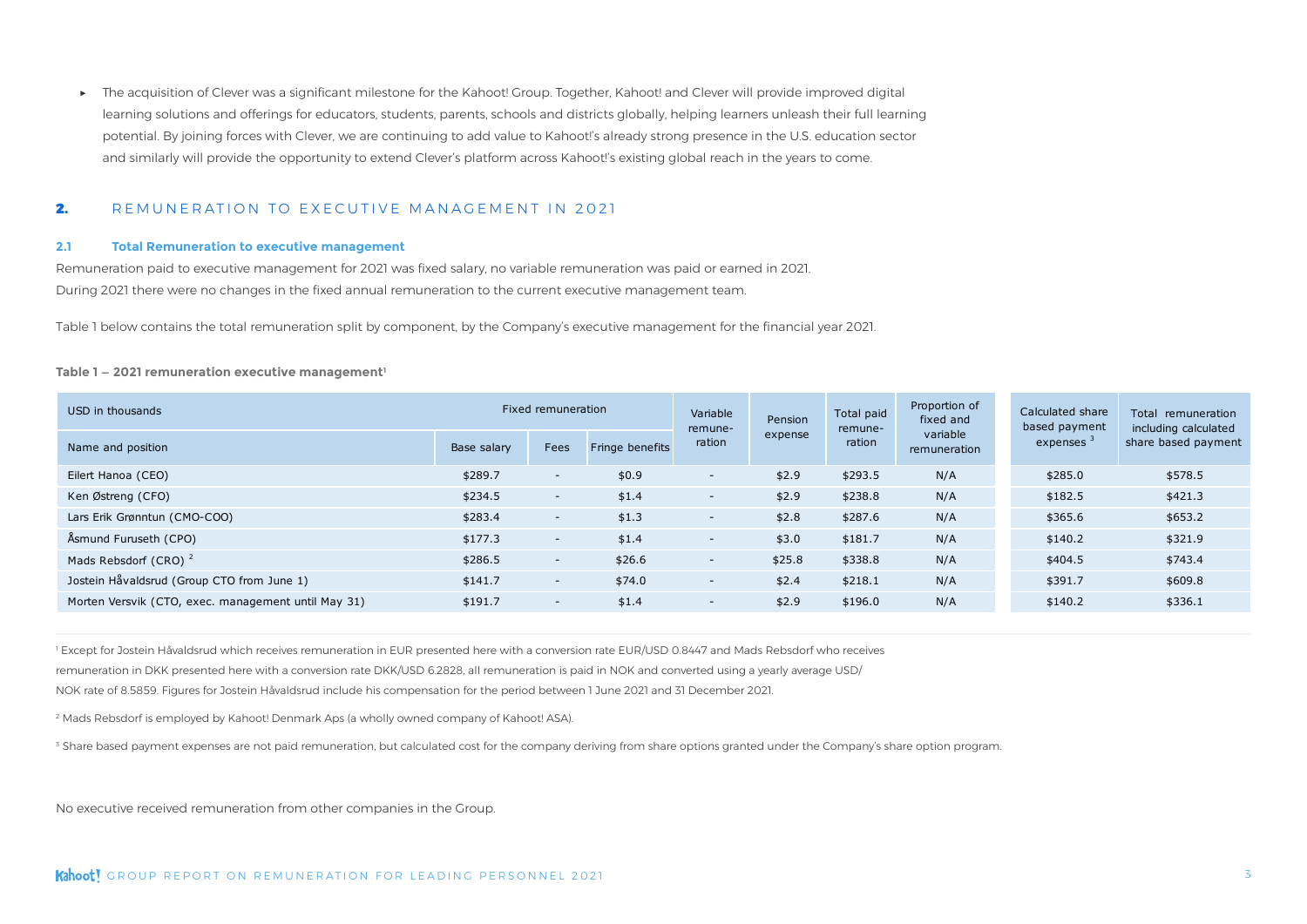#### **2.2 Remuneration for the Board of Directors and members of the Nomination Committee**

The members of the Board of Directors and members of the Nomination Committee receive annual remuneration resolved by the general meeting. The members of the Board of Directors and Nomination Committee were appointed at the AGM 2021 and until the annual general meeting to be held on 27 May 2022 ("**AGM 2022**") of which annual remuneration for the members' appointments was also resolved. Additionally, certain board members have also received remuneration for appointments prior to the appointment at the AGM 2021. Specific comments are made to the members in the Table 2 below. Remuneration in connection with the appointment as members of the Company's audit committee or remuneration committee will be determined by the AGM.

#### **Table 2 — Remuneration board of directors**

|                                                         | Paid for the period until the 2021 AGM |                          |                          |  |  |  |
|---------------------------------------------------------|----------------------------------------|--------------------------|--------------------------|--|--|--|
| Name and role (USD thousands)                           | Remuneration                           | Fees                     | Total                    |  |  |  |
| Lori Wright (board member) <sup>3</sup>                 | \$14.4                                 |                          | \$14.4                   |  |  |  |
| Joanne Bradford (board member) <sup>3</sup>             | \$14.4                                 | $\overline{\phantom{a}}$ | \$14.4                   |  |  |  |
| Stefan Blom (board member) <sup>4</sup>                 | \$28.3                                 | $\overline{\phantom{a}}$ | \$28.3                   |  |  |  |
| Harald Arnet (previous chair of the board) <sup>7</sup> | \$56.5                                 | \$29.5                   | \$86.0                   |  |  |  |
| Sindre Østgård (previous board member)                  | \$28.3                                 |                          | \$28.3                   |  |  |  |
| Michiel Kotting (previous board member) 8               | $\overline{\phantom{0}}$               | $\overline{\phantom{a}}$ | $\overline{\phantom{a}}$ |  |  |  |
| Fredrik Cassel (previous board member) 8                |                                        |                          |                          |  |  |  |

|                                                                            | For the period until the 2022 AGM |                            |                          |  |  |
|----------------------------------------------------------------------------|-----------------------------------|----------------------------|--------------------------|--|--|
| Name and role (USD thousands)                                              | Remuneration paid                 | Remuneration to<br>be paid | Total                    |  |  |
| Andreas Hansson (chair of the board) $1$                                   |                                   | \$75.0                     | \$75.0                   |  |  |
| Akshay Naheta (board member) <sup>2</sup>                                  | $\overline{\phantom{a}}$          | \$50.0                     | \$50.0                   |  |  |
| Lori Wright (board member) <sup>3</sup>                                    | \$37.5                            | \$12.5                     | \$50.0                   |  |  |
| Joanne Bradford (board member) <sup>3</sup>                                | \$37.5                            | \$12.5                     | \$50.0                   |  |  |
| Stefan Blom (board member) <sup>4</sup>                                    | $\overline{\phantom{a}}$          | \$50.0                     | \$50.0                   |  |  |
| Sarah Blystad (employee representative board member) <sup>5</sup>          | $\overline{\phantom{a}}$          | \$17.5                     | \$17.5                   |  |  |
| Alexander Remen (employee representative board member) <sup>5</sup>        | $\overline{\phantom{0}}$          | \$17.5                     | \$17.5                   |  |  |
| Patrik Jandusik (deputy employee representative for Remen) <sup>6</sup>    | $\overline{\phantom{a}}$          | $\overline{\phantom{a}}$   | $\overline{\phantom{a}}$ |  |  |
| Emilia Samborska (deputy employee representative for Blystad) <sup>6</sup> | $\overline{\phantom{a}}$          | $\overline{\phantom{a}}$   | $\overline{\phantom{a}}$ |  |  |
| Harald Arnet (chair of the Nomination Committee) <sup>7</sup>              |                                   | \$8.0                      | \$8.0                    |  |  |
| Fredrik Cassel (member of the Nomination Committee) 8                      |                                   | \$4.0                      | \$4.0                    |  |  |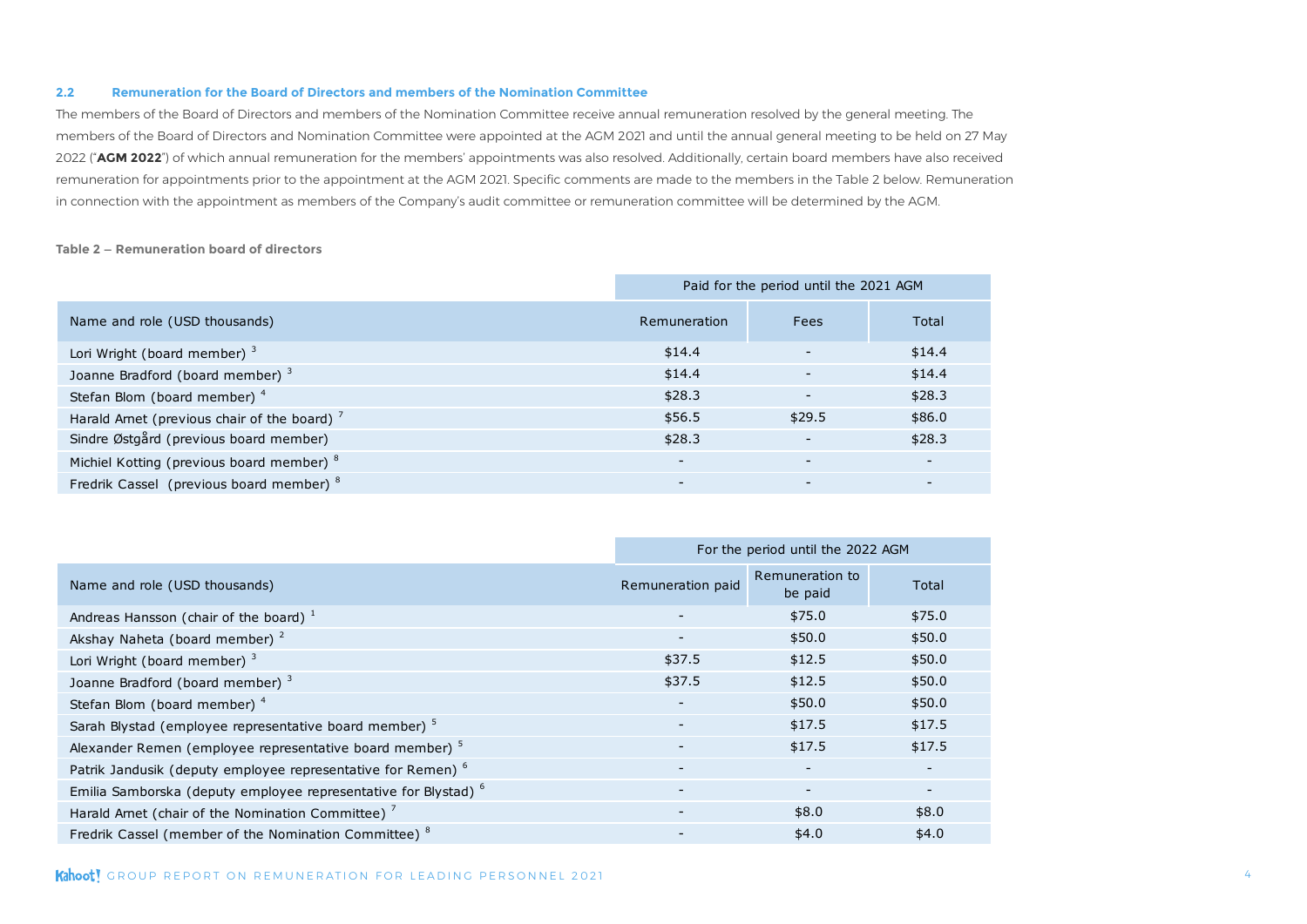1 Andreas Hansson (chairman of the Board of Directors) was appointed chairman at the AGM 2021 for the period until the AGM 2022. Remuneration of USD 75,000 was resolved by the general meeting for the same period. 2 Akshay Naheta was appointed board member at the AGM 2021 until the AGM 2022. Remuneration of USD 50,000 was resolved by the general meeting for the same period.

<sup>3</sup> Lori Wright and Joanne Bradford were appointed in an extraordinary general meeting on 23 February 2021, which also resolved to pay Wright and Bradford each annual remuneration of USD 50,000 to be adjusted pro rata based on the board members' term of service. Wright and Bradford received USD 14,384 for the period between the extraordinary general meeting on 23 February 2021 and the AGM 2021. The AGM 2021 reappointed Wright and Bradford and resolved to pay each of them USD 50,000 for their service from the AGM 2021 until the AGM 2022. The general meeting resolved to grant in total 11,556 RSUs to each of the board members Lori Wright and Joanne Bradford, which at the time of the general meeting amounted to USD 150,000. Each RSU gives the right and obligation to subscribe for one new share at a subscription price equal to NOK 0.10, subject to satisfaction of the vesting conditions attached to the RSUs. The RSUs are non-transferable, except for transfers to wholly owned companies.

4 Stefan Blom was appointed as board member on 8 June 2020, and it was resolved to pay him NOK 250,000 for the period until the AGM 2021, equal to USD 28,268 based on a USD/NOK currency conversion rate of 8.8438 as of the payment date. Blom was appointed board member at the AGM 2021 until the AGM 2022. Remuneration of USD 50,000 was resolved by the general meeting for the same period. Stefan Blom was granted 300,000 share options in connection with work performed by him as a consultant prior to being appointed board member.

<sup>5</sup> Sarah Blystad and Alexander Remen were appointed as employee representatives to the Board of Directors by and among the Company's employees. The general meeting resolved to pay NOK 150,000 to each of the employee-elected board members for the period between the AGM 2021 and until the AGM 2022, equal to USD 17,460 based on a NOK/USD currency conversion rate of 0.1164.

6 Patrik Jandusik and Emilia Samborska were appointed as deputy employee representatives to the Board of Directors by and among the Company's employees. The AGM 2021 resolved to pay NOK 10,000 to each of the deputy employee representatives to the Board of Directors, equal to USD 1,164 based on a NOK/USD currency conversion rate of 0.1164. No attendance has occurred for the financial year of 2021 and therefore no remuneration has been paid pertaining to the deputy board position.

7 Harald Arnet was appointed as chairman of the Board of Directors at the general meeting on 8 June 2020 for the period until the AGM 2021. The annual general meeting in 2020 resolved to pay Arnet NOK 500,000 as remuneration for the period until the AGM 2021, equal to USD 56,536 based on a USD/NOK currency conversion rate of 8.8438 as of the payment date. Arnet was appointed as chair to the Nomination Committee at the AGM 2021 for a period of two years. The annual general meeting resolved to pay USD 8,000 to the chairman for the period from the AGM 2021 until the AGM 2022. Furthermore, Hermia AS (a wholly owned company of Arnet) received consultancy fees of NOK 50,000 per month for the period of January until June 2021, in total NOK 250,000, equal to USD 28,268 based on a USD/NOK currency conversion rate of 8.4774 (see Note 21 in the Annual Financial Report 2022 for more information).

<sup>8</sup> Fredrik Cassel was appointed member of the Nomination Committee at the AGM 2021 for the period until the AGM 2022. Remuneration of USD 4,000 was resolved by the general meeting for the same period.

<sup>8</sup> Michiel Kotting was appointed as board member by the general meeting on 8 June 2020 until extraordinary general meeting on 23 February 2021. He has renounced all remuneration pertaining to his previous position as board member.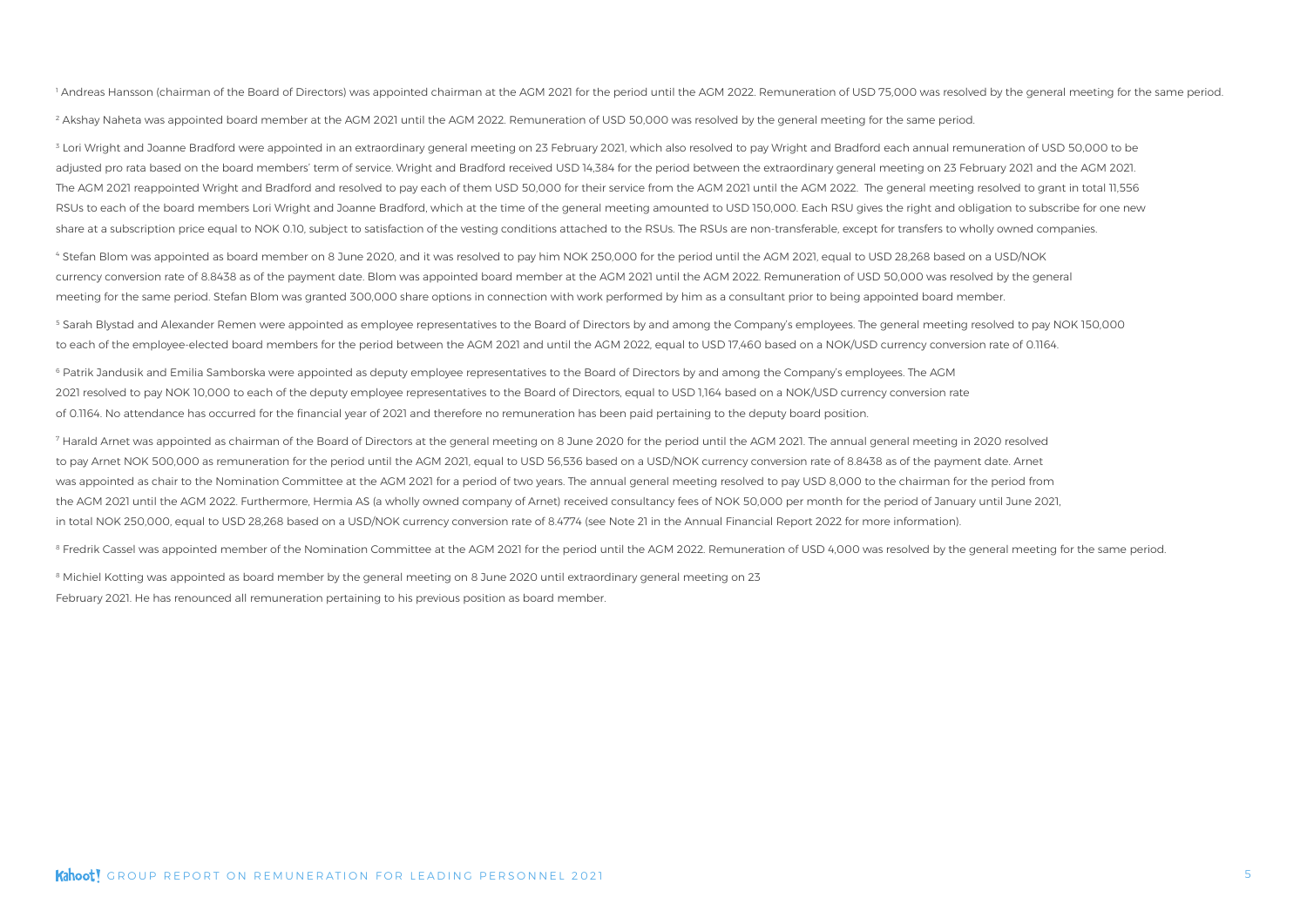#### **2.3 Share-based remuneration to executive management**

Table 3 below includes the number of share options, subscription rights and other forms of remuneration linked to shares or the development of the Company or other companies within the Group which is granted or offered, together with the main conditions for exercising the options, including subscription price and vesting schedule for the executive management.

#### **Table 3 — Share-based remuneration to executive management**

|                      | Main conditions of the share option plans |                       |               |                      |                             |                    |                                    | Information regarding the reported financial year        |                             |                            |                                                           |                                                |                                                 |  |
|----------------------|-------------------------------------------|-----------------------|---------------|----------------------|-----------------------------|--------------------|------------------------------------|----------------------------------------------------------|-----------------------------|----------------------------|-----------------------------------------------------------|------------------------------------------------|-------------------------------------------------|--|
|                      |                                           |                       |               |                      |                             |                    |                                    | Opening balance                                          | During the year             |                            |                                                           | Closing balance                                |                                                 |  |
| Name and<br>position | Specification of<br>plan                  | Performance<br>period | Award<br>date | Last vesting<br>date | End of<br>holding<br>period | Exercise<br>period | Strike price<br>per share<br>(NOK) | Share options<br>awarded at the<br>beginning of the year | Share<br>options<br>awarded | Share<br>options<br>vested | Share options<br>subject to a<br>performance<br>condition | Share<br>options<br>awarded<br>and<br>unvested | Share options<br>subject to a<br>holding period |  |
| Eilert Hanoa         | 2017 plan                                 | N/A                   | 2019 12 01    | 2023 12 01           | N/A                         | 2x pr year         | 16.7                               | 150,000                                                  | $\overline{\phantom{a}}$    | 37,500                     | N/A                                                       | 75,000                                         | N/A                                             |  |
| (CEO)                | 2020 plan                                 | N/A                   | 2020 05 15    | 2023 05 15           | N/A                         | 2x pr year         | 20.0                               | 450,000                                                  | $\overline{\phantom{a}}$    | 200,000                    | N/A                                                       | 250,000                                        | N/A                                             |  |
|                      | 2020 plan                                 | N/A                   | 2020 05 15    | 2024 05 15           | N/A                         | 2x pr year         | 58.3                               | 150,000                                                  | $\sim$                      | $\sim$                     | N/A                                                       | 150,000                                        | N/A                                             |  |
|                      |                                           |                       |               |                      |                             |                    |                                    | 750,000                                                  | $\overline{\phantom{a}}$    | 237,500                    | N/A                                                       | 475,000                                        | N/A                                             |  |
|                      |                                           |                       |               |                      |                             |                    |                                    |                                                          |                             |                            |                                                           |                                                |                                                 |  |
| Ken Østreng          | 2020 plan                                 | N/A                   | 2020 04 01    | 2023 04 01           | N/A                         | 2x pr year         | 16.0                               | 525,000                                                  | $\overline{\phantom{a}}$    | 250,000                    | N/A                                                       | 275,000                                        | N/A                                             |  |
| (CFO)                | 2020 plan                                 | N/A                   | 2020 04 01    | 2024 04 01           | N/A                         | 2x pr year         | 58.3                               | 75,000                                                   | $\overline{\phantom{a}}$    | $\overline{\phantom{a}}$   | N/A                                                       | 75,000                                         | N/A                                             |  |
|                      |                                           |                       |               |                      |                             |                    |                                    | 600,000                                                  | $\overline{\phantom{a}}$    | 250,000                    | N/A                                                       | 350,000                                        | N/A                                             |  |
|                      |                                           |                       |               |                      |                             |                    |                                    |                                                          |                             |                            |                                                           |                                                |                                                 |  |
| Lars Erik Grønntun   | 2020 plan                                 | N/A                   | 2020 05 15    | 2023 05 15           | N/A                         | 2x pr year         | 20.0                               | 656,250                                                  | $\overline{\phantom{a}}$    | 312,500                    | N/A                                                       | 343,750                                        | N/A                                             |  |
| (CMO-COO)            | 2020 plan                                 | N/A                   | 2020 05 15    | 2024 05 15           | N/A                         | 2x pr year         | 58.3                               | 93,750                                                   | $\overline{\phantom{a}}$    |                            | N/A                                                       | 93,750                                         | N/A                                             |  |
|                      |                                           |                       |               |                      |                             |                    |                                    | 750,000                                                  | $\overline{\phantom{a}}$    | 312,500                    | N/A                                                       | 437,500                                        | N/A                                             |  |
|                      |                                           |                       |               |                      |                             |                    |                                    |                                                          |                             |                            |                                                           |                                                |                                                 |  |
| Åsmund Furuseth      | 2017 plan                                 | N/A                   | 2017 01 01    | 2021 01 01           | N/A                         | 2x pr year         | 1.7                                | 100,000                                                  | $\overline{\phantom{a}}$    | $\sim$                     | N/A                                                       | $\sim$                                         | N/A                                             |  |
| (CPO)                | 2020 plan                                 | N/A                   | 2020 12 02    | 2022 12 02           | N/A                         | 2x pr year         | 56.0                               | 100,000                                                  | $\overline{\phantom{a}}$    | 50,000                     | N/A                                                       | 50,000                                         | N/A                                             |  |
|                      |                                           |                       |               |                      |                             |                    |                                    | 200,000                                                  | $\overline{\phantom{a}}$    | 50,000                     | N/A                                                       | 50,000                                         | N/A                                             |  |
| Mads Rebsdorf        | 2020 plan                                 | N/A                   | 2020 10 01    | 2023 10 01           | N/A                         | 2x pr year         | 37.0                               | 366,666                                                  | $\overline{\phantom{a}}$    | 133,333                    | N/A                                                       | 233,333                                        | N/A                                             |  |
| (CRO)                | 2020 plan                                 | N/A                   | 2020 10 01    | 2024 10 01           | N/A                         | 2x pr year         | 58.3                               | 33,334                                                   | $\overline{\phantom{a}}$    | $\overline{\phantom{a}}$   | N/A                                                       | 33,334                                         | N/A                                             |  |
|                      |                                           |                       |               |                      |                             |                    |                                    | 400,000                                                  | $\blacksquare$              | 133,333                    | N/A                                                       | 266,667                                        | N/A                                             |  |
|                      |                                           |                       |               |                      |                             |                    |                                    |                                                          |                             |                            |                                                           |                                                |                                                 |  |
| Jostein Håvaldsrud   | 2020 plan                                 | N/A                   | 2021 05 21    | 2024 05 21           | N/A                         | 2x pr year         | 59.0                               | $\sim$                                                   | 375,000                     | $\sim$                     | N/A                                                       | 375,000                                        | N/A                                             |  |
| (Group CTO)          | 2020 plan                                 | N/A                   | 2021 05 21    | 2025 05 21           | N/A                         | 2x pr year         | <b>TBD</b>                         | $\overline{\phantom{a}}$                                 | 125,000                     | $\overline{\phantom{a}}$   | N/A                                                       | 125,000                                        | N/A                                             |  |
|                      |                                           |                       |               |                      |                             |                    |                                    | $\sim$                                                   | 500,000                     | $\sim$                     | N/A                                                       | 500,000                                        | N/A                                             |  |
|                      |                                           |                       |               |                      |                             |                    |                                    |                                                          |                             |                            |                                                           |                                                |                                                 |  |
| Morten Versvik       | 2017 plan                                 | N/A                   | 2017 01 01    | 2021 01 01           | N/A                         | 2x pr year         | 1.7                                | 150,000                                                  | $\sim$                      | $\sim$                     | N/A                                                       | $\overline{\phantom{a}}$                       | N/A                                             |  |
| (CTO)                | 2020 plan                                 | N/A                   | 2020 12 02    | 2022 12 02           | N/A                         | 2x pr year         | 56.0                               | 100,000                                                  | $\overline{\phantom{a}}$    | 50,000                     | N/A                                                       | 50,000                                         | N/A                                             |  |
|                      |                                           |                       |               |                      |                             |                    |                                    | $\overline{\phantom{a}}$                                 | $\sim$                      |                            | N/A                                                       | 50,000                                         | N/A                                             |  |

#### **2.4 Use of the right to reclaim variable remuneration**

The Group did not pay any variable remuneration to executive management in 2021. In general, the Company may not require repayment of variable remuneration, except in the event of obvious errors in the calculation or the payment process.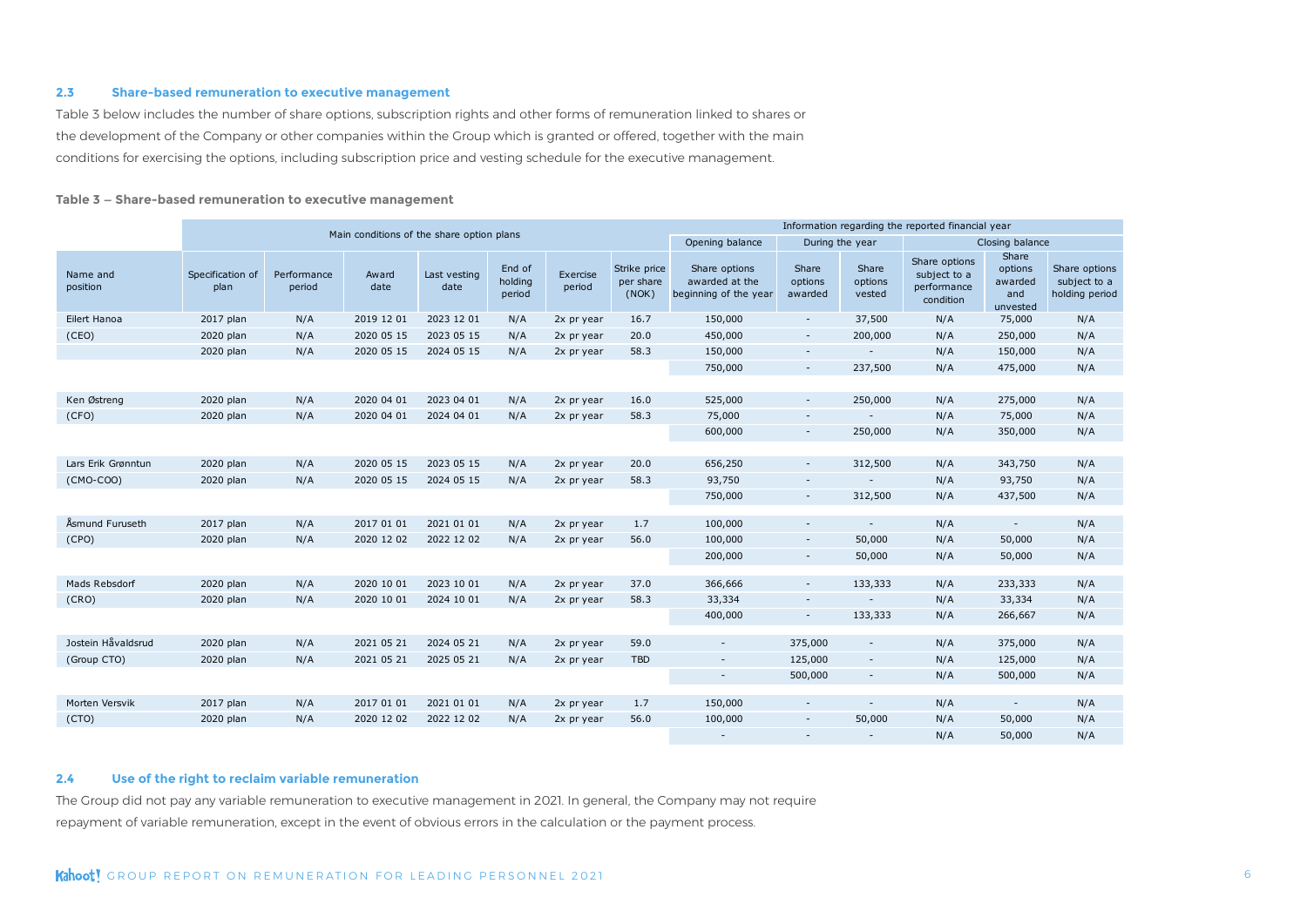# 3. COMPLIANCE WITH THE GUIDELINES

#### **3.1 Information on how the remuneration complies with the Guidelines**

Kahoot! is a global learning and audience engagement platform company, used for all kinds of learning and in a variety of settings – in school or university classrooms, corporate offices and remote working spaces, social settings, and cultural events. To sustain and strengthen its market position, and to reach the Group's long-term objectives, it is dependent on recruiting and keeping highly competent employees, leaders included. The principles set out in the Guidelines as approved by the AGM 2021, which have been adhered to for the remuneration of the executive management in 2021, contribute to and align the long-term interests and goals of the Company and the executive management.

In accordance with the Guidelines, the executive management have for 2021 received (i) base-salary, (ii) fringe benefits, (iii) pension arrangements and (iv) share options have been granted to the executive management as set out above in section 2.3.

#### **3.2 Performance-based bonus**

No executive received any performance-based bonuses in 2021.

**3.3 Information on derogations and deviations from the Guidelines and from the procedure for their implementation**  The Guidelines were approved by the Company's general meeting on 8 June 2021.

In accordance with Section 6-16a of the Norwegian Public Limited Liability Companies Act and section 3 of the Guidelines, the Board of Directors is authorised to approve temporary deviations from the Guidelines on any element of remuneration described in the Guideline. Deviations shall be considered by the remuneration committee and shall be presented to the Board of Directors for approval. Deviations may only be made in specific cases if there are special reasons as set out in section 3.2 in the Guidelines.

Except from none of the executive management receiving any performance-based bonuses in 2021, the Company's remuneration has been in accordance with the Guidelines described above.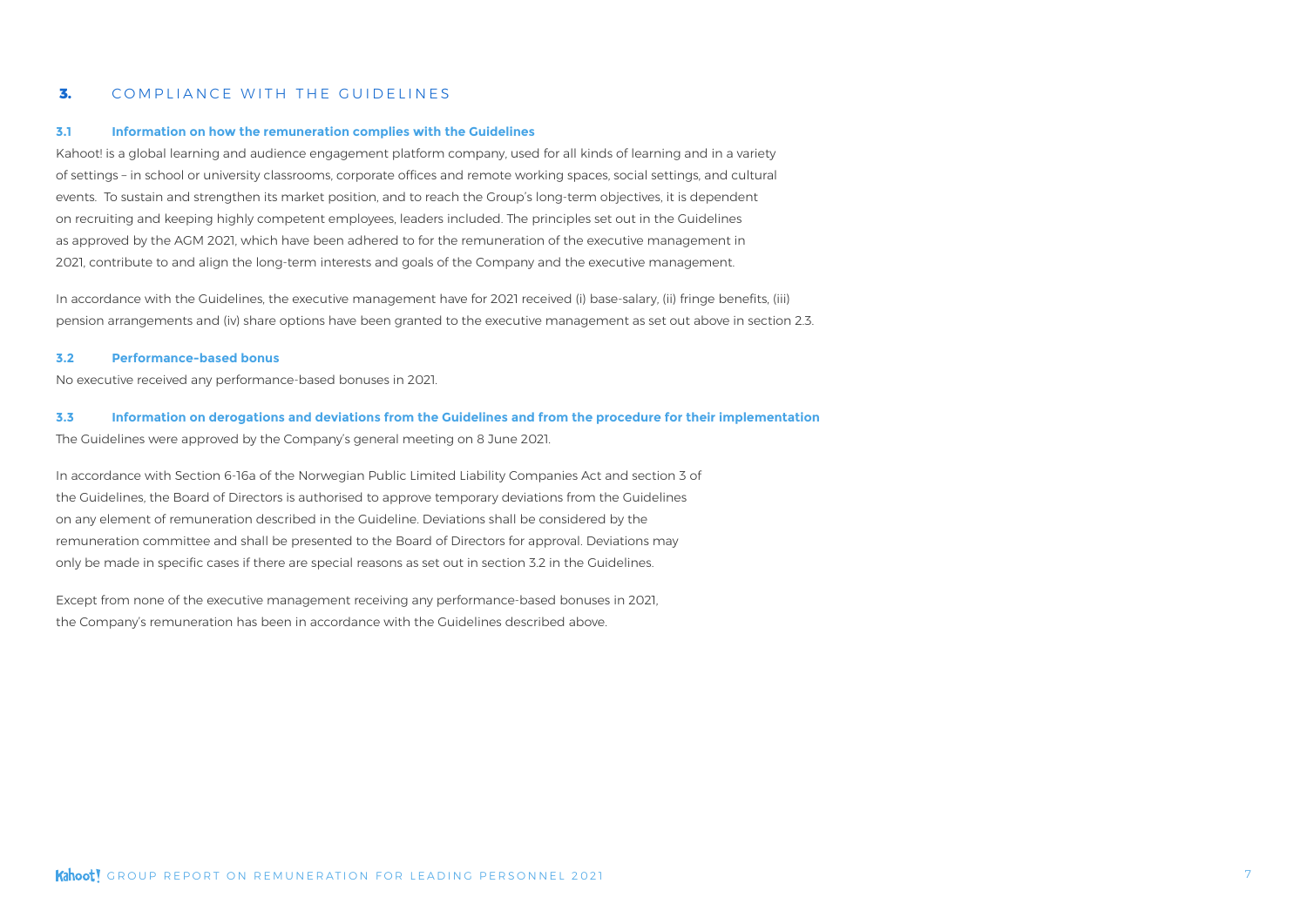# 4. COMPARATIVE INFORMATION ON THE CHANGE OF R E MUNE RATION AND GROUP PERFORMANCE

Table 4 below contain information on the annual change of remuneration to executive management on an individual basis, the performance of the Group and average remuneration on a full-time equivalent basis of employees over the last five financial years. The figures included below exclude share-based payment effects.

**Table 4 — Comparative table over the remuneration and Group performance over the last five financial years**

| Annual change                                                                    | 2017 vs 2016             | 2018 vs 2017             | 2019 vs 2018             | 2020 vs 2019 | 2021 vs 2020 | 2021     |  |  |  |  |
|----------------------------------------------------------------------------------|--------------------------|--------------------------|--------------------------|--------------|--------------|----------|--|--|--|--|
| Executive management's remuneration (in thousands)                               |                          |                          |                          |              |              |          |  |  |  |  |
| Eilert Hanoa (CEO from Dec 1, 2019)                                              | $\overline{\phantom{a}}$ | $\overline{\phantom{a}}$ | \$11.4                   | \$178.9      | \$103.2      | \$293.5  |  |  |  |  |
| Ken Østreng (CFO from Apr 1, 2020)                                               | $\overline{\phantom{a}}$ | $\sim$                   | $\overline{\phantom{a}}$ | \$153.2      | \$85.6       | \$238.8  |  |  |  |  |
| Lars Erik Grønntun (CMO/COO from Jun 1, 2020)                                    | $\overline{\phantom{0}}$ | $\sim$                   | $\sim$                   | \$139.9      | \$147.7      | \$287.6  |  |  |  |  |
| Åsmund Furuseth (CPO) $1$                                                        | \$11.9                   | \$35.0                   | $-$ \$15.6               | \$24.8       | \$16.5       | \$181.7  |  |  |  |  |
| Mads Rebsdorf (CRO from Dec 1, 2020)                                             | $\overline{\phantom{a}}$ | $\sim$                   | $\overline{\phantom{a}}$ | \$54.5       | \$284.3      | \$338.8  |  |  |  |  |
| Jostein Håvaldsrud (Group CTO from Jun 1, 2021)                                  | $\overline{\phantom{a}}$ | $\sim$                   | $\overline{\phantom{a}}$ | $\sim$       | \$218.1      | \$218.1  |  |  |  |  |
| Morten Versvik (CTO, exec. management until May 31, 2021)                        | \$24.7                   | \$46.1                   | $- $1.5$                 | $- $1.1$     | \$10.5       | \$196.0  |  |  |  |  |
| Group performance (in thousands)                                                 |                          |                          |                          |              |              |          |  |  |  |  |
| Total revenue <sup>2</sup>                                                       | \$276                    | \$1,621                  | \$6,523                  | \$20,854     | \$61,947     | \$91,265 |  |  |  |  |
| Operating profit/loss before depreciation and amortization <sup>2</sup>          | $-$ \$2,945              | -\$3,674                 | \$1,254                  | -\$6,856     | \$27,348     | \$9,771  |  |  |  |  |
| Number of paid subscriptions <sup>3</sup>                                        | $\overline{\phantom{a}}$ | 46                       | 125                      | 504          | 435          | 1,110    |  |  |  |  |
| Average remuneration on a full-time equivalent basis of employees (in thousands) |                          |                          |                          |              |              |          |  |  |  |  |
| Employees of the Company <sup>4</sup>                                            | \$25                     | \$17                     | $-$ \$34                 | \$9          | \$7          | \$122    |  |  |  |  |
| Employees of the Group <sup>4</sup>                                              | \$19                     | \$29                     | $-$ \$31                 | \$0          | \$18         | \$121    |  |  |  |  |

1 Furuseth was appointed CPO from Dec 1, 2019, and was prior to that CEO

2 NGAAP for the period 2016-2017, and IFRS from 2018 and the following years

<sup>3</sup> Paid subscriptions per end of period across all services in the Kahoot! Group including acquired units from acquisition date

4 Employee benefit expenses excluding share-based payment expenses and related payroll taxes divided by average number of full-time employee equivalents for the period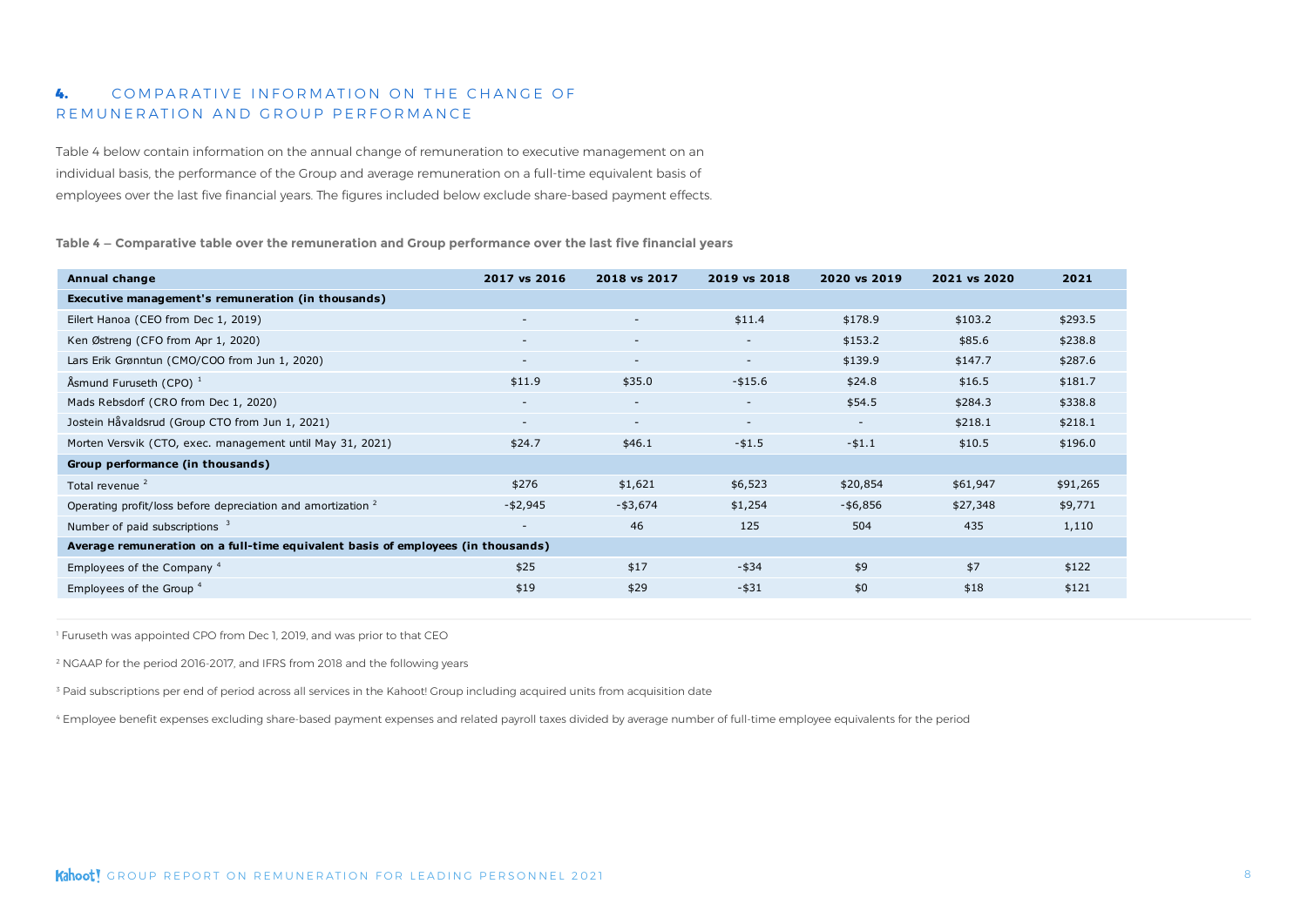# 5. INFORMATION ON SHAREHOLDER VOTE

Pursuant to the Companies Act Section 6-16b (3), this report shall include an explanation on how the result of the general meeting's advisory vote over the report on salary and other remuneration to executive management for the previous year has been regarded. However, as the Guidelines was approved by the AGM 2021 and no report was prepared for 2020, cf. Section 7 (2) of the Regulation, this requirement is not relevant.

# **20 April 2022**

AKSHAY NAHETA **Board member** LORI VARNER WRIGHT **Board member** SARAH BLYSTAD **Board member** EILERT HANOA **CEO** STEFAN BLOM **Board member** JOANNE KUHN BRADFORD **Board member** ALEXANDER REMEN **Board member** ANDREAS HANSSON **Chair of the Board** *Sign Sign Sign Sign Sign Sign Sign Sign*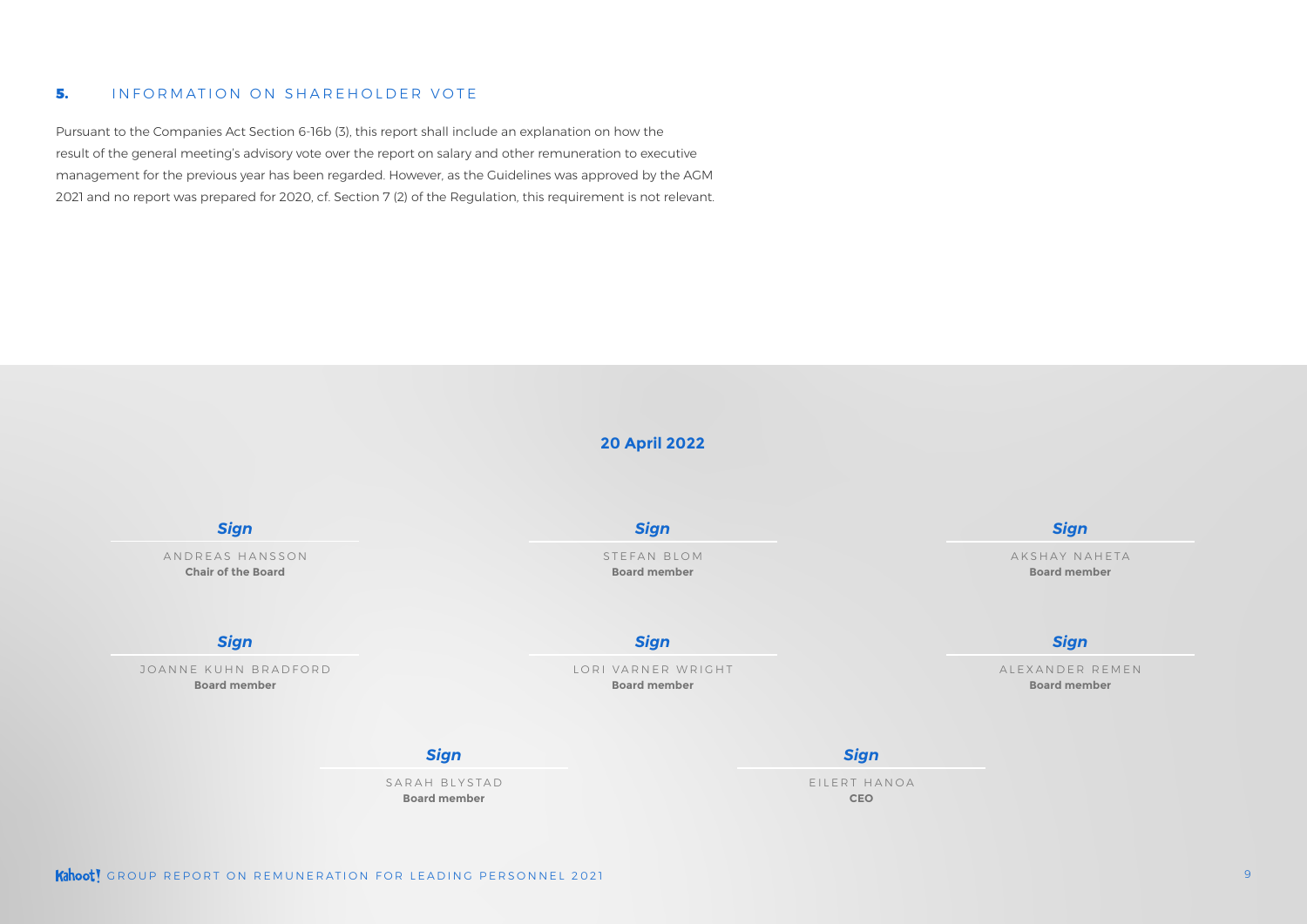

Deloitte AS Dronning Eufemias gate 14 Postboks 221 Sentrum NO-0103 Oslo Norway

Tel: +47 23 27 90 00

www.deloitte.no To the General Meeting of Kahoot! ASA

# INDEPENDENT AUDITOR'S ASSURANCE REPORT ON REPORT ON SALARY AND OTHER REMUNERATION TO DIRECTORS

# *Opinion*

We have performed an assurance engagement to obtain reasonable assurance that Kahoot! ASA report on salary and other remuneration to directors (the remuneration report) for the financial year ended 31 December 2021 has been prepared in accordance with section 6-16 b of the Norwegian Public Limited Liability Companies Act and the accompanying regulation.

In our opinion, the remuneration report has been prepared, in all material respects, in accordance with section 6-16 b of the Norwegian Public Limited Liability Companies Act and the accompanying regulation.

# *Board of directors' responsibilities*

The board of directors is responsible for the preparation of the remuneration report and that it contains the information required in section 6-16 b of the Norwegian Public Limited Liability Companies Act and the accompanying regulation and for such internal control as the board of directors determines is necessary for the preparation of a remuneration report that is free from material misstatements, whether due to fraud or error.

# *Our independence and quality control*

We are independent of the company as required by laws and regulations and the International Ethics Standards Board for Accountants' Code of International Ethics for Professional Accountants (including International Independence Standards) (IESBA Code), and we have fulfilled our other ethical responsibilities in accordance with these requirements. Our firm applies International Standard on Quality Control 1 (ISQC 1) and accordingly maintains a comprehensive system of quality control including documented policies and procedures regarding compliance with ethical requirements, professional standards and applicable legal and regulatory requirements.

#### *Auditor's responsibilities*

Our responsibility is to express an opinion on whether the remuneration report contains the information required in section 6-16 b of the Norwegian Public Limited Liability Companies Act and the accompanying regulation and that the information in the remuneration report is free from material misstatements. We conducted our work in accordance with the International Standard for Assurance Engagements (ISAE) 3000 – "Assurance engagements other than audits or reviews of historical financial information".

We obtained an understanding of the remuneration policy approved by the general meeting. Our procedures included obtaining an understanding of the internal control relevant to the preparation of the remuneration report in order to design procedures that are appropriate in the circumstances, but not for the purpose of expressing an opinion on the effectiveness of the company's internal control. Further we performed procedures to ensure completeness and accuracy of the information provided in the remuneration report, including whether it contains the information required by the law and accompanying regulation. We believe that the evidence we have obtained is sufficient and appropriate to provide a basis for our opinion.

Oslo, 20 April 2022 Deloitte AS

Reidar Ludvigsen State Authorised Public Accountant

This document is signed electronically.

Deloitte refers to one or more of Deloitte Touche Tohmatsu Limited ("DTTL"), its global network of member firms, and their related entities<br>(collectively, the "Deloitte organization"). DTTL (also referred to as "Deloitte G separate and independent entities, which cannot obligate or bind each other in respect of third parties. DTTL and each DTTL member firm and related entity is liable only for its own acts and omissions, and not those of each other. DTTL does not provide services to clients. Please see www.deloitte.no to learn more.

Registrert i Foretaksregisteret Medlemmer av Den norske Revisorforening Organisasjonsnummer: 980 211 282